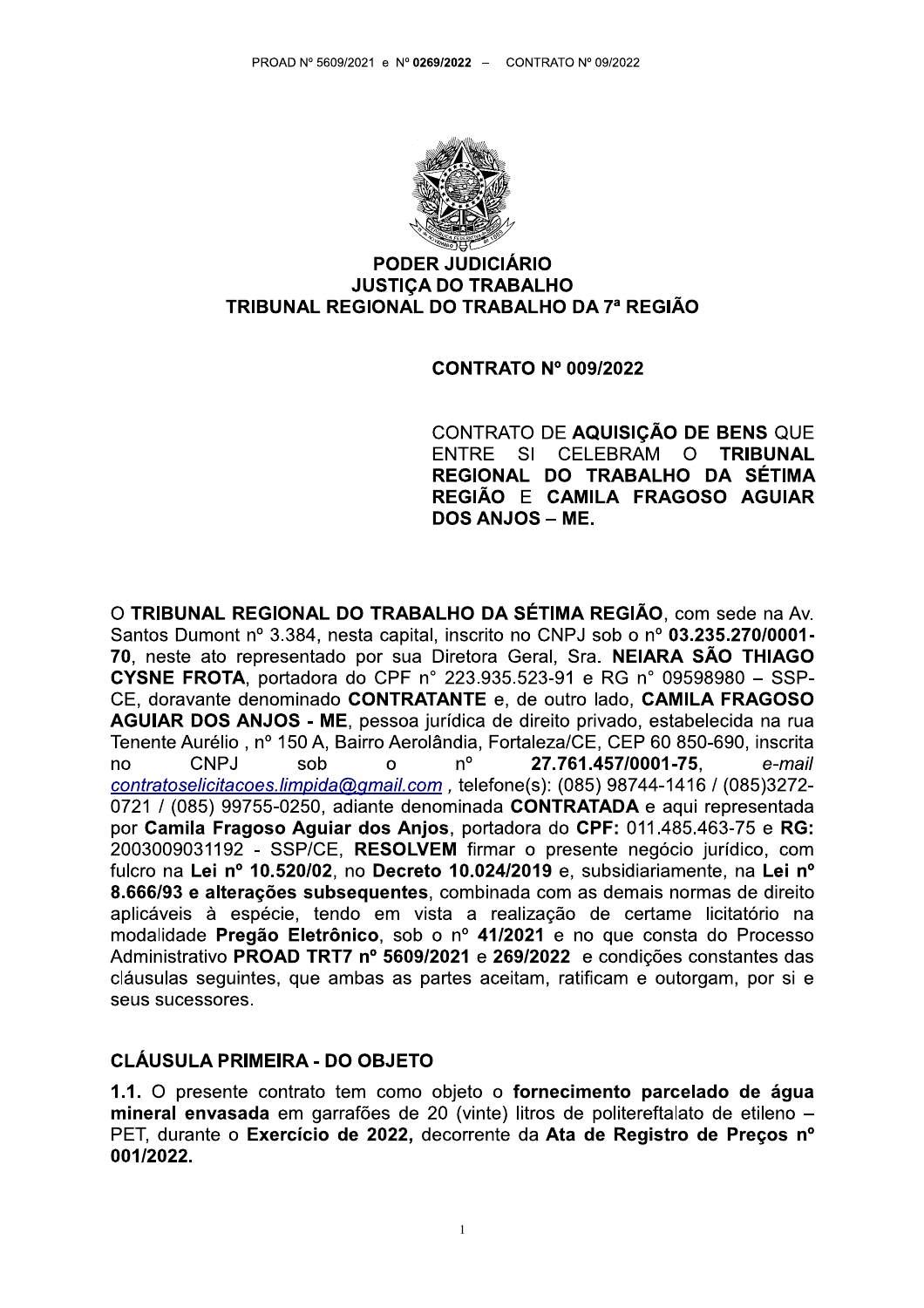# **CLÁUSULA SEGUNDA - DO CONTRATO**

2.1. São partes integrantes deste instrumento de contrato, como se aqui estivessem integralmente transcritos, os seguintes documentos:

a) Edital do Pregão Eletrônico nº 41/2022 com o Termo de Referência e seus respectivos anexos.

b) Proposta apresentada pela CONTRATADA.

2.1.1. Considera-se expressamente revogado o contido na Proposta apresentada pela CONTRATADA que disponha em contrário ao estabelecido neste termo de Contrato.

## **CLÁUSULA TERCEIRA – DAS ESPECIFICAÇÕES DO OBJETO**

3.1. Os garrafões deverão ser envasados mediante processo totalmente automatizado e asséptico, com tampa impermeável e lacre de segurança.

3.2. O fornecimento dos vasilhames (garrafões) será realizado mediante comodato.

3.3. A quantidade de garrafões a serem fornecidos em regime de comodato é de até 320 (trezentos e vinte) para o Fórum Autran Nunes, até 500 (quinhentos) para o TRT7 Sede e até 204 (duzentos e quatro) para as Varas da Região Metropolitana e do Interior do Estado do Ceará.

3.4. O quantitativo corresponde ao do consumo mensal estimado indicado no Anexo III - Termo de Referência - Fornecimento de Água Mineral Envasada - Exercício 2022 – Estimativa de Consumo Mensal – Quantidade Máxima de Garrafões em Comodato e no Anexo I - Termo de Referência – Fornecimento de Água Mineral -Exercício 2022 - Grupos, Itens e Quantitativo Estimado - Preco Médio.

# CLÁUSULA QUARTA – DO LOCAL E HORÁRIO DE ENTREGA DO MATERIAL

4.1. O material deverá ser entregue sem ônus para o TRT - 7ª Região, nos dias e locais relacionados no Anexo II do Termo de Referência, em dia útil, nas guantidades informadas pelo Fiscal do contrato, no ato da entrega.

4.1.1. No Complexo TRT Aldeota, situado na Rua Vicente Leite, 1281, Aldeota, nesta capital, às segundas-feiras, quartas-feiras e sextas-feiras, no horário compreendido entre 8h e 11 horas. A entrega será efetuada no interior da copa de unidade (Núcleo, Seção ou Divisão) existente em cada um dos 3 prédios que formam o complexo (Prédio Anexo I, Prédio Anexo II e Casa Sede), via romaneio de pedido tipograficamente numerado.

4.1.2. Nos Prédios da Antiga Sede e do Anexo I do Fórum Autran Nunes, sitos na Av. Duque de Caxias, 1150, Centro, e Edifício Dom Helder Câmara, na Av. Tristão Gonçalves, 912, nesta capital, às segundas-feiras, quartas-feiras e sextas-feiras, no horário compreendido entre 13h30min e 16 horas. A entrega será efetuada no interior da copa de cada Vara ou Diretoria/Setor via romaneio de pedido tipograficamente numerado.

4.1.3. Nas Varas da Região Metropolitana e Interior do Estado do Ceará, situadas nos endereços constantes no Anexo II do Termo de Referência, em dia útil,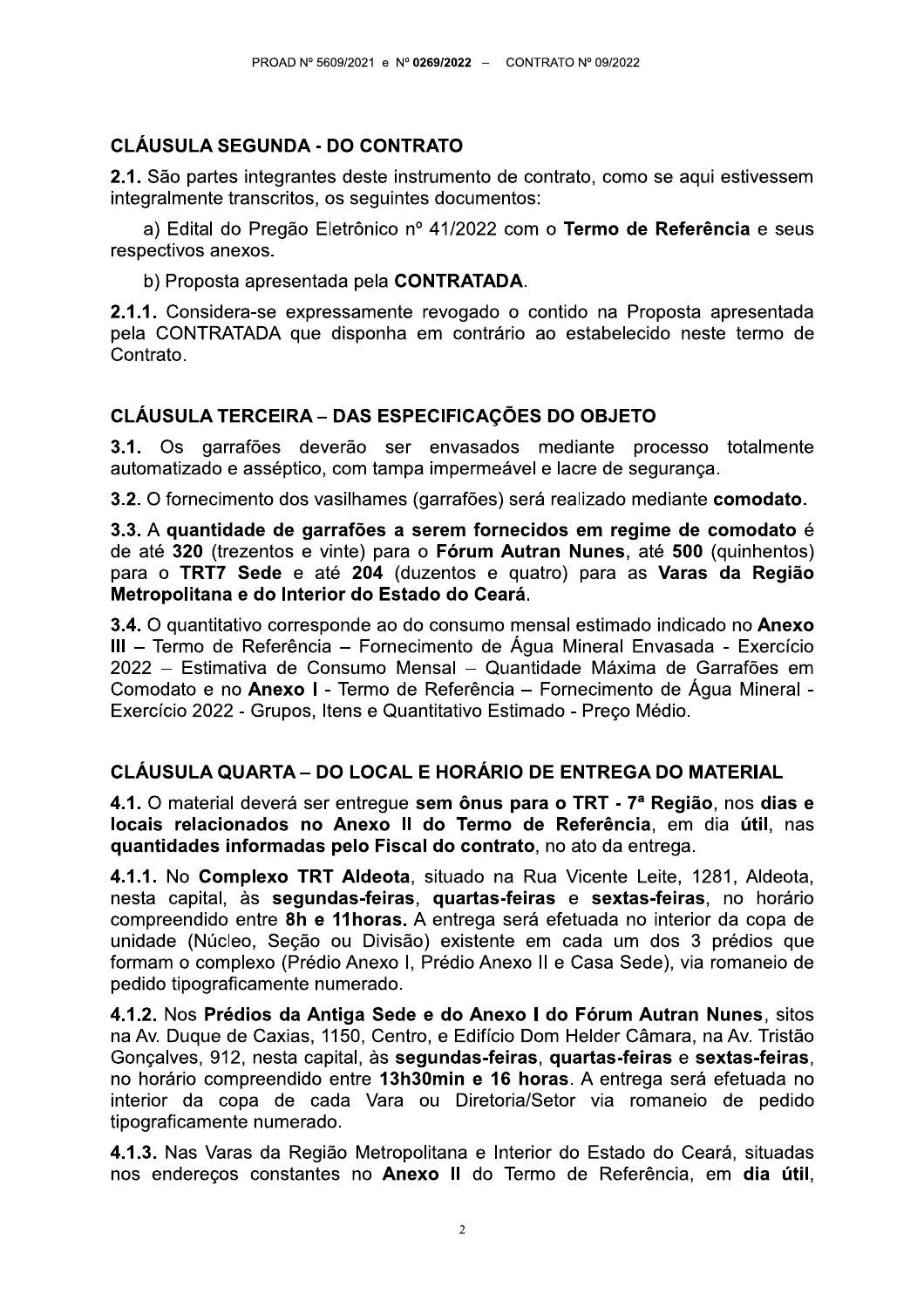quinzenalmente, no horário compreendido entre 8h e 14horas. A entrega será efetuada via romaneio de pedido tipograficamente numerado.

4.1.4. Quando a previsão de entrega ocorrer em dias em que não haja expediente no Órgão, o objeto deverá ser entregue no dia anterior.

4.1.5. A entrega deverá acontecer independente de qualquer contato do Contratante.

## **CLÁUSULA QUINTA – DO PRAZO DE RECEBIMENTO**

5.1. O presente objeto será recebido:

a) Provisoriamente, imediatamente após a entrega via Pedido enumerado;

b) Definitivamente, em até 5 (cinco) dias úteis do recebimento da Nota Fiscal, após verificação da quantidade e da conformidade do bem entregue com as exigências estabelecidas neste termo.

5.2 O recebimento definitivo não exclui a responsabilidade da Contratada por vícios de qualidade do material empregado ou disparidade com as especificações exigidas no Termo de Referência, verificados posteriormente.

## **CLÁUSULA SEXTA - DAS OBRIGAÇÕES DA CONTRATADA**

6.1. Antes do início da execução contratual, designar formalmente (mediante comunicação escrita) Preposto responsável por representar a CONTRATADA durante esse período:

6.2. Iniciar o fornecimento do material em até 24h (vinte e quatro horas), a contar do recebimento do Termo Contratual devidamente assinado ou Instrumento equivalente;

6.3. Fornecer áqua classificada como mineral natural, na forma do Decreto-Lei nº. 7.841/45, em embalagem original devidamente lacrada, sem sinais de violação ou contaminação, com rótulo padronizado aprovado pelo Departamento Nacional da Produção Mineral (DNPM), o qual deve conter nome e local da fonte, natureza da água, nome do concessionário, data e número da concessão, constante físicoquímicas, composição analítica e classificação, segundo o DNMP, volume do conteúdo, carimbo com ano e mês do engarrafamento.

6.4. Substituir os produtos considerados fora das condições de consumo – que apresentem alterações na cor, sabor e aspectos, prazo de validade e especificações, bem como os garrafões que apresentarem deterioração durante o período de sua validade no prazo máximo de 2 (dois) dias úteis, contados a partir da notificação feita pelo fiscal do contrato.

6.4.1. Apresentar o Registro da Fonte do produto ofertado, sempre que solicitado pelo FISCAL do CONTRATO.

6.5. Apresentar também, no início do CONTRATO a cada período de quatro meses, ou quando solicitado pelo CONTRATANTE, a análise físico-química e microbiológica da água mineral, emitida por laboratório credenciado pela ANVISA. às expensas da CONTRATADA.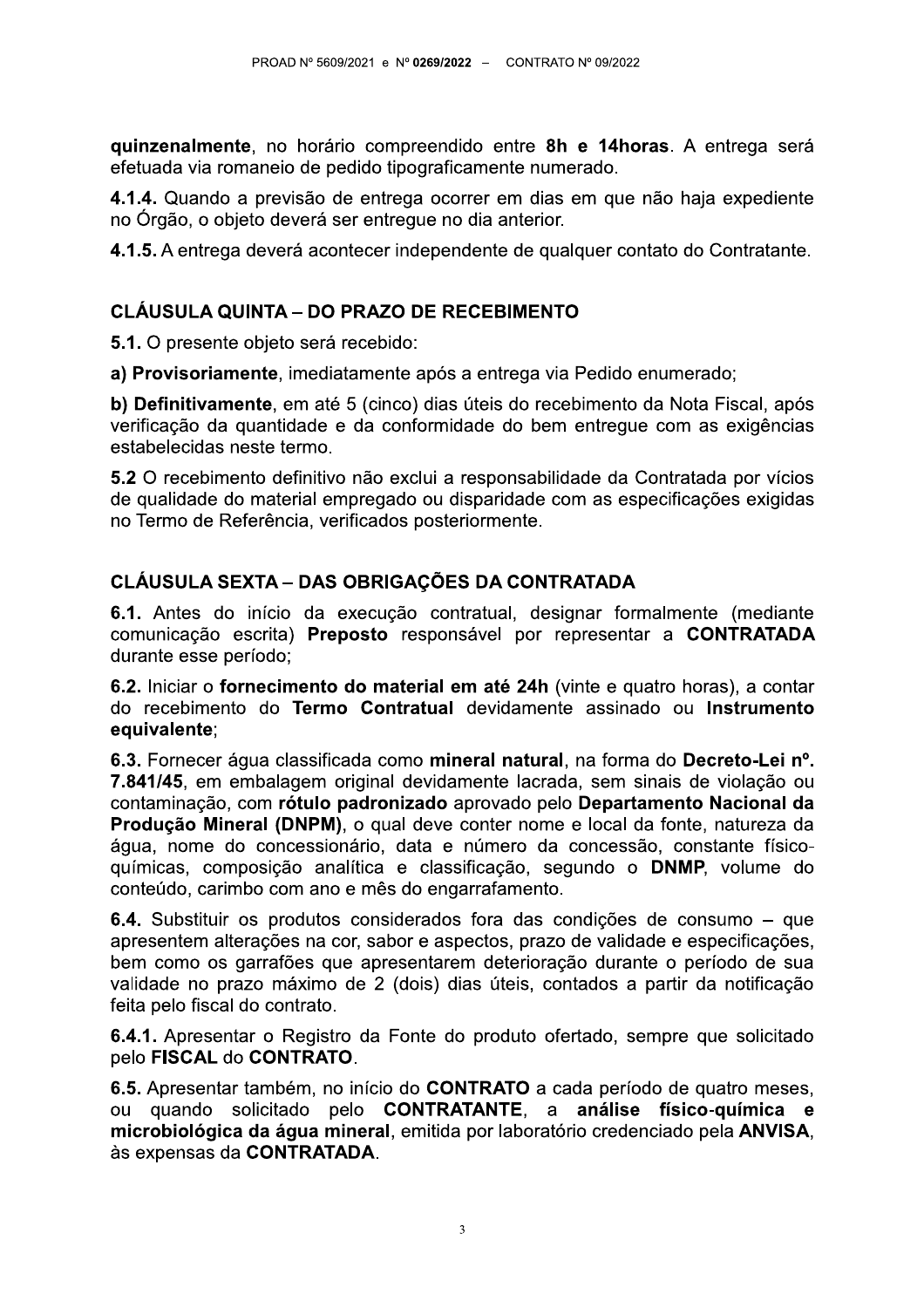6.5.1. Em sendo comprovado, através da análise em liça ou mediante informação de Órgãos Públicos competentes, que a potabilidade da água da marca fornecida esteja comprometida, a contratada deverá substituir a marca da água mineral fornecida por outra de qualidade adequada ao consumo, conforme especificado.

6.6. Entregar o produto nas quantidades, forma, prazo e local estabelecidos no Termo de Referência.

6.6.1. Os endereços estão descritos no Anexo II - Termo de Referência (TR) -Fornecimento de Água Mineral Envasada - Exercício 2022 - Periodicidade e Locais de Entrega, podendo ser alterado caso seja realizada transferência de alguma Unidade, mediante comunicação à empresa contratada.

6.7. Atender à demanda do CONTRATANTE durante o prazo de vigência desta contratação, mesmo que a quantidade de garrafões seja inferior ou superior à estimada neste Termo, nos limites da Lei nº. 8.666/93.

6.8. Entregar, mensalmente, as Notas Fiscais acompanhadas dos Comprovantes de Fornecimento.

6.9 Entregar, em Regime de Comodato, a quantidade de garrafões estabelecida pela fiscalização, até o limite estabelecido no Anexo III - Termo de Referência (TR) - Fornecimento de Água Mineral Envasada - Exercício 2022 - Estimativa de Consumo Mensal e Anual - Quantidade Máxima de Garrafões em Comodato. Esta quantidade será entregue por ocasião do início da execução contratual.

6.10. Recolher, após o último mês do CONTRATO, todos os vasilhames fornecidos em regime de comodato.

6.11. Não transferir, sob nenhum pretexto, sua responsabilidade para outras entidades, sejam fabricantes, técnicos e outros.

6.12. Reparar ou corrigir, às suas expensas, no todo ou em parte, o objeto do **CONTRATO** em que se verifiquem vícios, defeitos ou incorreções.

6.13. Manter, durante toda a execução do CONTRATO, todas as condições de habilitação.

6.14. Atender aos CRITÉRIOS DE SUSTENTABILIDADE, de acordo com o Guia de Contratações Sustentáveis da Justiça do Trabalho, aprovado pela Resolução CSJT nº. 310/2021:

6.14.1. Os produtos devem atender às características e procedimentos regulamentados nas resoluções Anvisa nº 275/2005;

6.14.2. Conforme as portarias DNPM nº 387/2008 e nº 128/2011, os vasilhames devem atender às normas constantes da ABNT NBR 14222:2013 E 14328:2011, que dispõem sobre embalagem plástica para água mineral e potável de mesa – garrafão retornável. Devem, ainda, trazer impressa a data limite de 3 (três) anos de sua vida útil e o número de certificação da embalagem que atesta a sua conformidade com as normas técnicas acima referidas, bem como o nome do instituto técnico responsável pela emissão do certificado;

6.14.3. Os rótulos dos produtos devem possuir as informações previstas na Portaria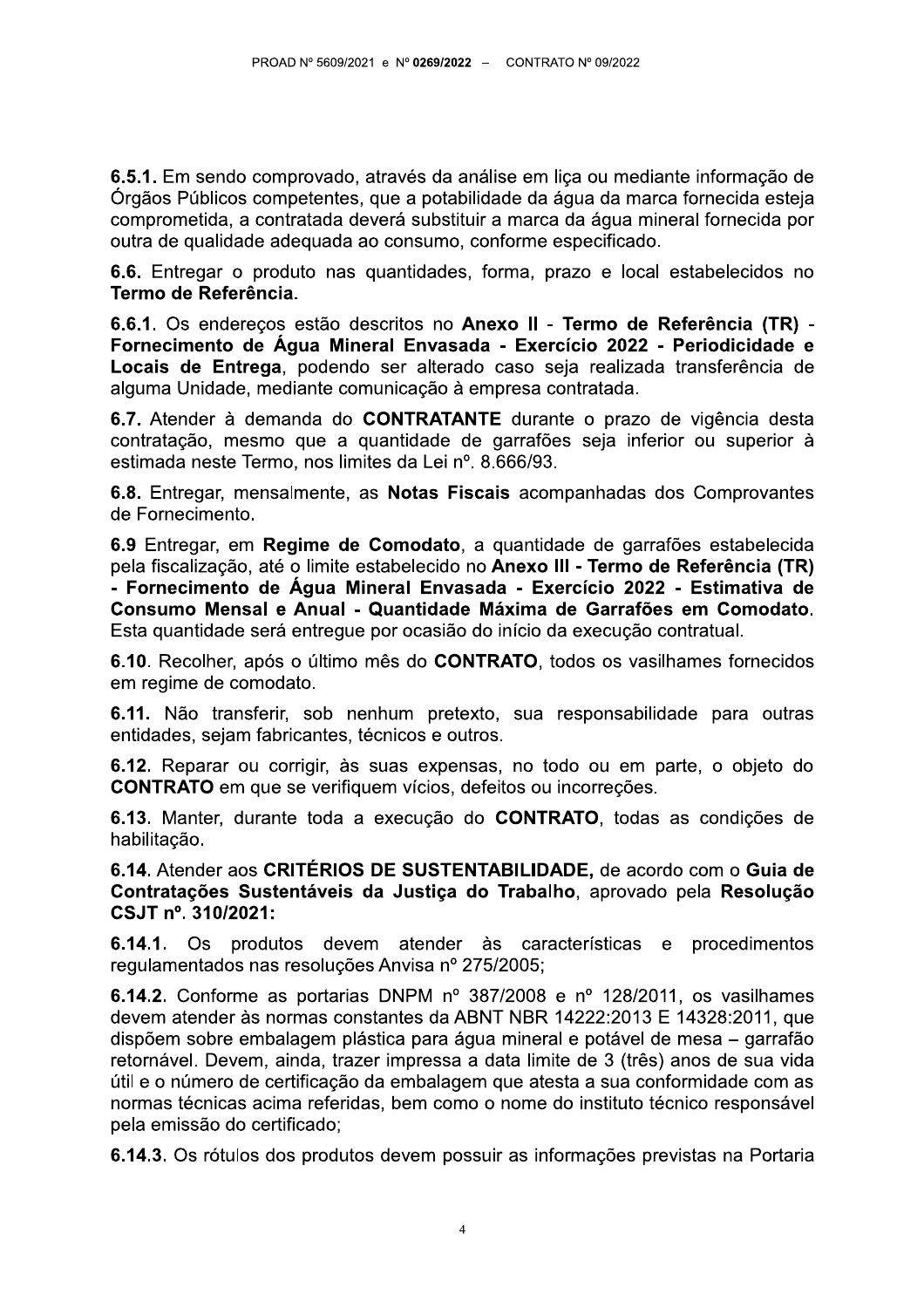MME nº470/1999.

## **CLÁUSULA SÉTIMA – DAS OBRIGAÇÕES DO CONTRATANTE**

7.1. Formalizar a Ata de Registro de Preços - ARP e o Termo de Contrato ou Instrumento equivalente.

7.2. Emitir a Nota de Empenho.

7.3. Proporcionar todas as facilidades indispensáveis ao bom cumprimento das obrigações contratuais.

7.4. Eventualmente, o TRT poderá verificar "in loco" o processo de envasamento da áqua mineral, a fim de constatar o processo automatizado e asséptico no envase das embalagens.

7.5. Atestar as Notas Fiscais para efeito de pagamento.

7.6. Efetuar os pagamentos na forma e no prazo estabelecido neste Termo.

7.7. Previamente à Contratação a Administração realizará Consulta ao SICAF, Cadastro Nacional de Empresas Inidôneas e Suspensas - CEIS, Cadastro Nacional de Condenações Cíveis por Atos de Improbidade Administrativa. mantido pelo Conselho Nacional de Justiça (CNJ) e Lista de Inidôneos mantida pelo Tribunal de Contas da União (TCU) para identificar possível suspensão temporária de participação em licitação, no âmbito do órgão ou entidade, proibição de contratar com o Poder Público, bem como ocorrências impeditivas indiretas, e nos termos do art. 6º, III, da Lei nº 10.522, de 19 de julho de 2002, Consulta Prévia ao CADIN.

#### CLÁUSULA OITAVA - DA PROTEÇÃO DE DADOS PESSOAIS - Lei nº 13.709/2018 - LGPD

8.1 – Em observação às determinações constantes da Lei nº 13.709, de 14 de agosto de 2018 - LEI GERAL DE PROTEÇÃO DE DADOS (LGPD), o **CONTRATANTE** e a **CONTRATADA** se comprometem a proteger os direitos fundamentais de liberdade e de privacidade e o livre desenvolvimento da personalidade da pessoa natural, relativos ao tratamento de dados pessoais, inclusive nos meios digitais, garantindo que:

8.1.1 - O tratamento de dados pessoais dar-se-á de acordo com as bases legais previstas nas hipóteses dos Arts. 7º e/ou 11 da Lei 13.709/2018 às quais se submeterão os servicos, e para propósitos legítimos, específicos, explícitos e informados ao titular:

8.1.2 - O tratamento seja limitado às atividades necessárias ao atingimento das finalidades de execução do objeto do contrato, utilizando-os, quando seja o caso, em cumprimento de obrigação legal ou regulatória, no exercício regular de direito, por determinação judicial ou por requisição da Autoridade Nacional de Proteção de Dados (ANPD);

8.1.3 - Em caso de necessidade de coleta de dados pessoais indispensáveis à própria prestação do serviço/aquisição de bens, esta será realizada mediante prévia aprovação da CONTRATANTE, responsabilizando-se a CONTRATADA por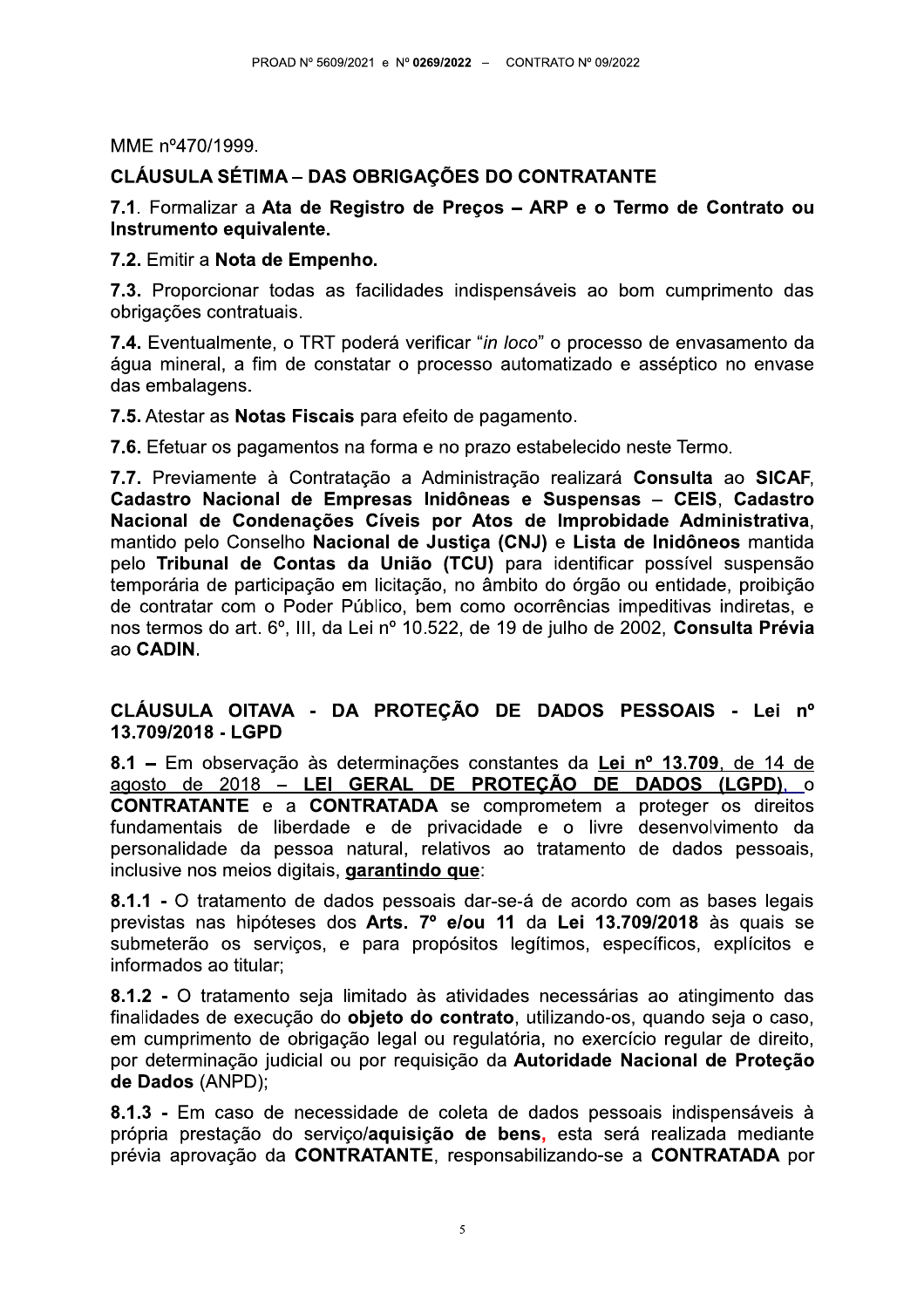obter o consentimento dos titulares (salvo nos casos em que opere outra hipótese legal de tratamento). Os dados assim coletados só poderão ser utilizados na execução do objeto especificado neste contrato, e, em hipótese alguma, poderão ser compartilhados ou utilizados para outros fins;

8.1.3.1 - Eventualmente, as partes podem ajustar que a CONTRATADA será responsável por obter o consentimento dos titulares, observadas as demais condicionantes do item 8.1.3 acima:

8.1.4 - Os dados obtidos em razão desse contrato serão armazenados em um banco de dados seguro, com garantia de registro das transações realizadas na aplicação de acesso (log) e adequado controle de acesso baseado em função (role based access control) e com transparente identificação do perfil dos credenciados, tudo estabelecido como forma de garantir inclusive a rastreabilidade de cada transação e a franca apuração, a qualquer momento, de desvios e falhas, vedado o compartilhamento desses dados com terceiros;

8.1.5 - Encerrada a vigência do contrato ou não havendo mais necessidade de utilização dos dados pessoais, sejam eles sensíveis ou não, a CONTRATADA interromperá  $\mathbf{o}$ tratamento dos Dados Pessoais disponibilizados pela **CONTRATANTE** e, em no máximo (30) dias, sob instruções e na medida do determinado pela CONTRATANTE, eliminará completamente os Dados Pessoais e todas as cópias porventura existentes (seja em formato digital ou físico), salvo quando a CONTRATADA tenha que manter os dados para cumprimento de obrigação legal ou outra hipótese da LGPD.

8.2 - A CONTRATADA dará conhecimento formal aos seus empregados das obrigações e condições acordadas nesta cláusula, inclusive no tocante à Política de Privacidade da CONTRATANTE, cujos princípios deverão ser aplicados à coleta e tratamento dos dados pessoais de que trata a presente cláusula.

8.3 - O eventual acesso, pela CONTRATADA, às bases de dados que contenham ou possam conter dados pessoais implicará para a CONTRATADA e para seus prepostos - devida e formalmente instruídos nesse sentido - o mais absoluto dever de sigilo, no curso do presente contrato.

8.4 - A CONTRATADA cooperará com a CONTRATANTE no cumprimento das obrigações referentes ao exercício dos direitos dos Titulares previstos na LGPD e nas Leis e Regulamentos de Proteção de Dados em vigor e também no atendimento de requisições e determinações do Poder Judiciário, Ministério Público, Órgãos de controle administrativo;

8.5 - A CONTRATADA deverá informar imediatamente à CONTRATANTE quando receber uma solicitação de um Titular de Dados, a respeito dos seus Dados Pessoais e abster-se de responder qualquer solicitação em relação aos Dados Pessoais do solicitante, exceto nas instruções documentadas da CONTRATANTE ou conforme exigido pela LGPD e Leis e Regulamentos de Proteção de Dados em vigor.

8.6 - O "Encarregado" ou "DPO" da CONTRATADA manterá contato formal com o Encarregado da CONTRATANTE, no prazo de 24 (vinte e quatro) horas da ocorrência de qualquer incidente que implique violação ou risco de violação de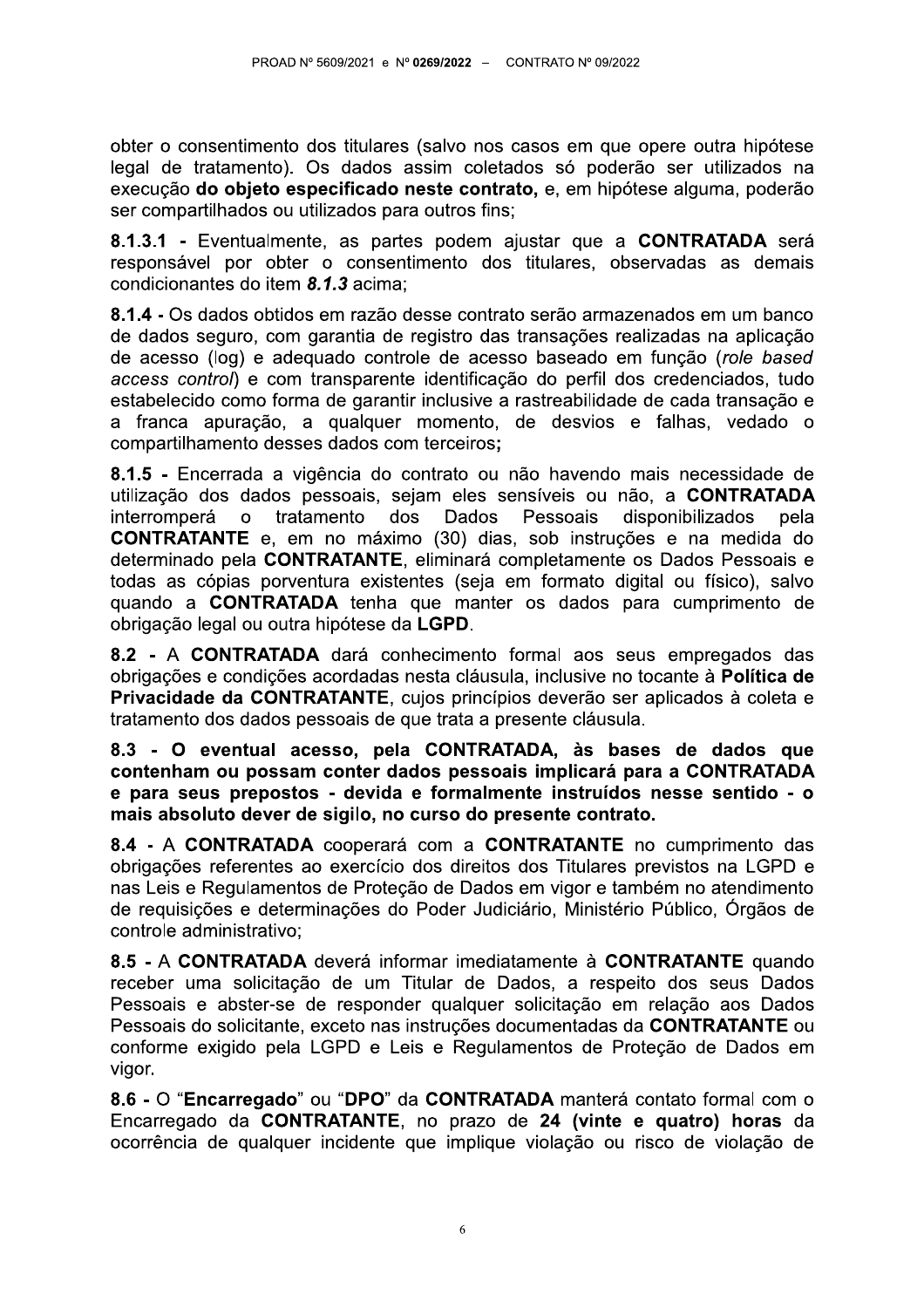dados pessoais, para que este possa adotar as providências devidas, na hipótese de questionamento das autoridades competentes.

8.7 - A critério do Encarregado de Dados da CONTRATANTE, a CONTRATADA poderá ser provocada a colaborar na elaboração do relatório de impacto (DPIA), conforme a sensibilidade e o risco inerente do objeto deste contrato, no tocante a dados pessoais.

8.8 - Eventuais responsabilidades das partes, serão apuradas conforme estabelecido neste contrato e também de acordo com o que dispõe a Seção III do Capítulo VI, bem como Capítulo VII e Seção I do capítulo VIII da LGPD.

## CLÁUSULA NONA - DA ALTERAÇÃO SUBJETIVA

9.1 - É admissível a fusão, cisão ou incorporação da CONTRATADA com/em outra pessoa jurídica, desde que sejam observados pela nova pessoa jurídica todos os requisitos de habilitação exigidos na licitação original; sejam mantidas as demais cláusulas e condições do contrato: não haja prejuízo à execução do objeto pactuado e haja a anuência expressa da CONTRATANTE à continuidade do contrato.

# CLÁUSULA DÉCIMA - DA GESTÃO E FISCALIZAÇÃO DO CONTRATO

10.1. A Gestão e a Fiscalização da Contratação caberão aos representantes da Administração especialmente designados. Nos impedimentos e afastamentos legais deste, suas funções serão desempenhadas por seus respectivos substitutos.

10.2. A Administração poderá alterar a designação dos gestores e fiscais, quando conveniente, sendo consignado formalmente nos autos e comunicado à Contratada, sem necessidade de elaboração de termo aditivo.

**10.2.1.** O recebimento de material de valor superior a R\$ 176.000.00 (cento e setenta e seis mil reais) será confiado a uma comissão de, no mínimo. 3 (três) membros, designados pela autoridade competente.

10.3. Os Gestores e Fiscais designados exercerão, de forma segregada, as atribuições previstas na Resolução TRT7 nº. 8/2019 e tudo o mais que for necessário visando o adequado acompanhamento e fiscalização da execução contratual, devendo ainda providenciar as medidas necessárias às solucões de quaisquer contratempos que porventura venham a ocorrer.

10.4. As decisões e providências que ultrapassarem a competência dos gestores e fiscais deverão ser solicitadas, em tempo oportuno, à Diretoria competente, para adoção das medidas que julgar convenientes.

10.5. A gestão e a fiscalização de que trata este item não excluem nem reduzem a responsabilidade da contratada, inclusive perante terceiros, por qualquer irregularidade, ainda que resultante de imperfeições técnicas, vícios redibitórios, ou emprego de material inadeguado ou de qualidade inferior, e, na ocorrência desta, não implica em corresponsabilidade da Administração ou de seus agentes e prepostos, de conformidade com o art. 70 da Lei nº 8.666/93.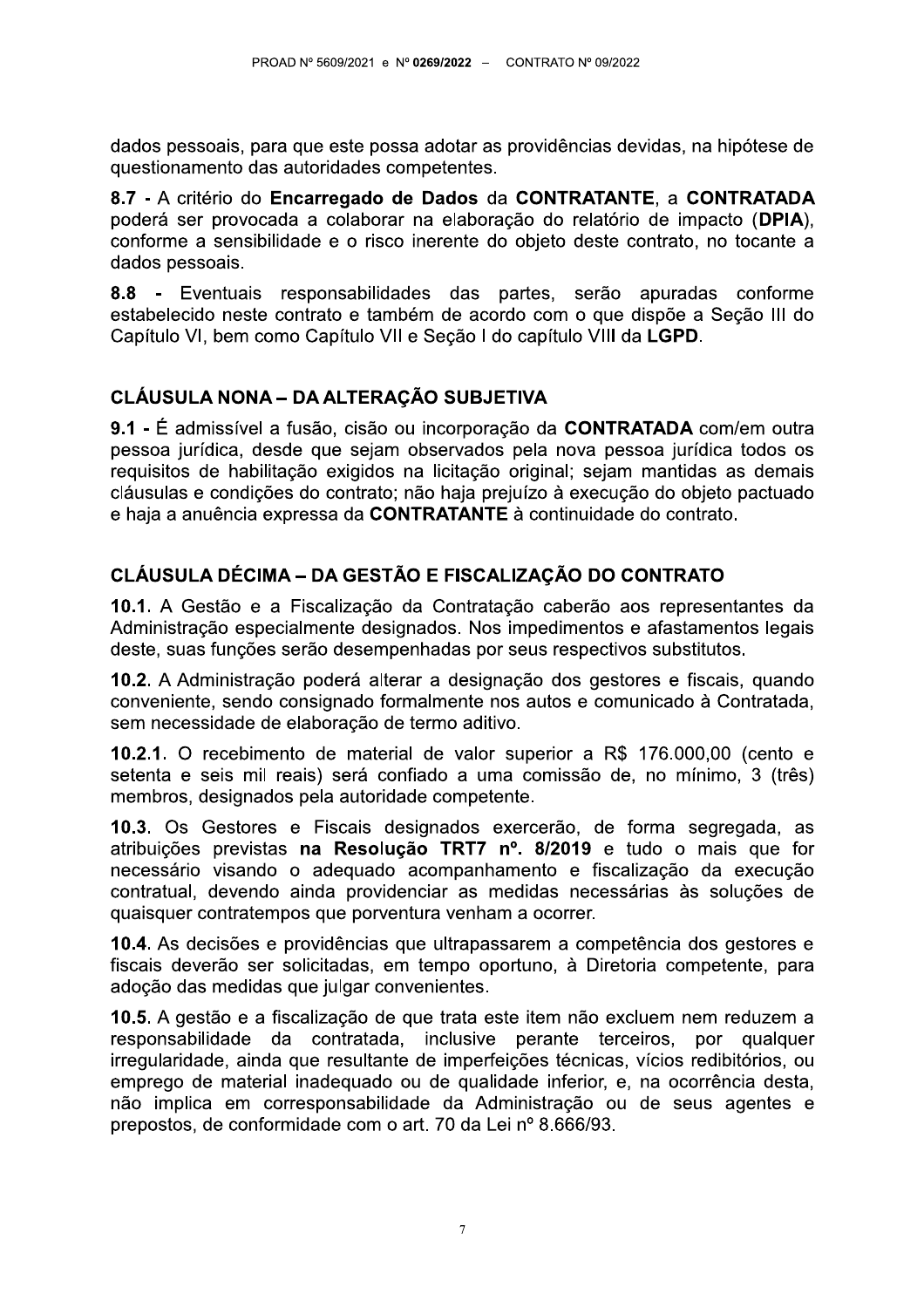10.6. As informações e os esclarecimentos solicitados pela Contratada poderão ser dos telefones  $(85)$ 3388.9417/3388.9366 prestados através  $(85)$  $\mathbf{e}$ 3308.5994/3308.5961.

10.7. O representante da Administração anotará em registro próprio todas as ocorrências relacionadas com a execução do contrato, indicando dia, mês e ano, bem como o nome dos funcionários eventualmente envolvidos, determinando o que for necessário à regularização das falhas ou defeitos observados e encaminhando os apontamentos à autoridade competente para as providências cabíveis.

## **CLÁUSULA DÉCIMA PRIMEIRA – DO PAGAMENTO**

11.1. O pagamento será efetuado mensalmente na conta bancária fornecida pela empresa, em até 5 (cinco) dias úteis após o Recebimento Definitivo, condicionada ao recebimento da Nota Fiscal, ocasião em que este Tribunal verificará a regularidade com a Fazenda Federal (Tributos e Contribuições Federais e Dívida Ativa da União e INSS), com a Fazenda Estadual, com o Fundo de Garantia por Tempo de Servico (FGTS), bem como a regularidade trabalhista. mediante Certidão Negativa de Débitos Trabalhistas (CNDT).

11.2. Havendo erro na apresentação da Nota Fiscal ou dos documentos pertinentes à contratação, ou, ainda, circunstância que impeça a liquidação da despesa, como, por exemplo, obrigação financeira pendente, decorrente de penalidade imposta ou inadimplência, o pagamento ficará sobrestado até que a CONTRATADA providencie as medidas saneadoras. Nesta hipótese, o prazo para pagamento iniciar-se-á após a comprovação da regularização da situação, não acarretando qualquer ônus para a **CONTRATANTE.** 

11.3. Será considerada data do pagamento o dia em que constar como emitida a Ordem Bancária para pagamento.

11.4. Antes de cada pagamento à contratada, será realizada Consulta ao SICAF para verificar a manutenção das Condições de Habilitação exigidas no Edital.

11.5. Quando do pagamento, será efetuada a retenção tributária prevista na legislacão aplicável.

11.6. A CONTRATADA regularmente optante pelo Simples Nacional, nos termos da Lei Complementar nº 123/2006, não sofrerá a retenção tributária quanto aos impostos e contribuições abrangidos por aquele regime. No entanto, o pagamento ficará condicionado à apresentação de comprovação, por meio de documento oficial, de que faz jus ao tratamento tributário favorecido previsto na referida Lei Complementar.

11.7 - Nos casos de eventuais atrasos de pagamento, desde que a CONTRATADA não tenha concorrido, de alguma forma, para tanto, fica convencionado que a taxa de compensação financeira devida pelo CONTRATANTE, entre a data do vencimento e o efetivo adimplemento da parcela, é calculada mediante a aplicação da sequinte fórmula:

 $EM = I \times N \times VP$ , sendo:

EM = Encargos moratórios:

N = Número de dias entre a data prevista para o pagamento e a do efetivo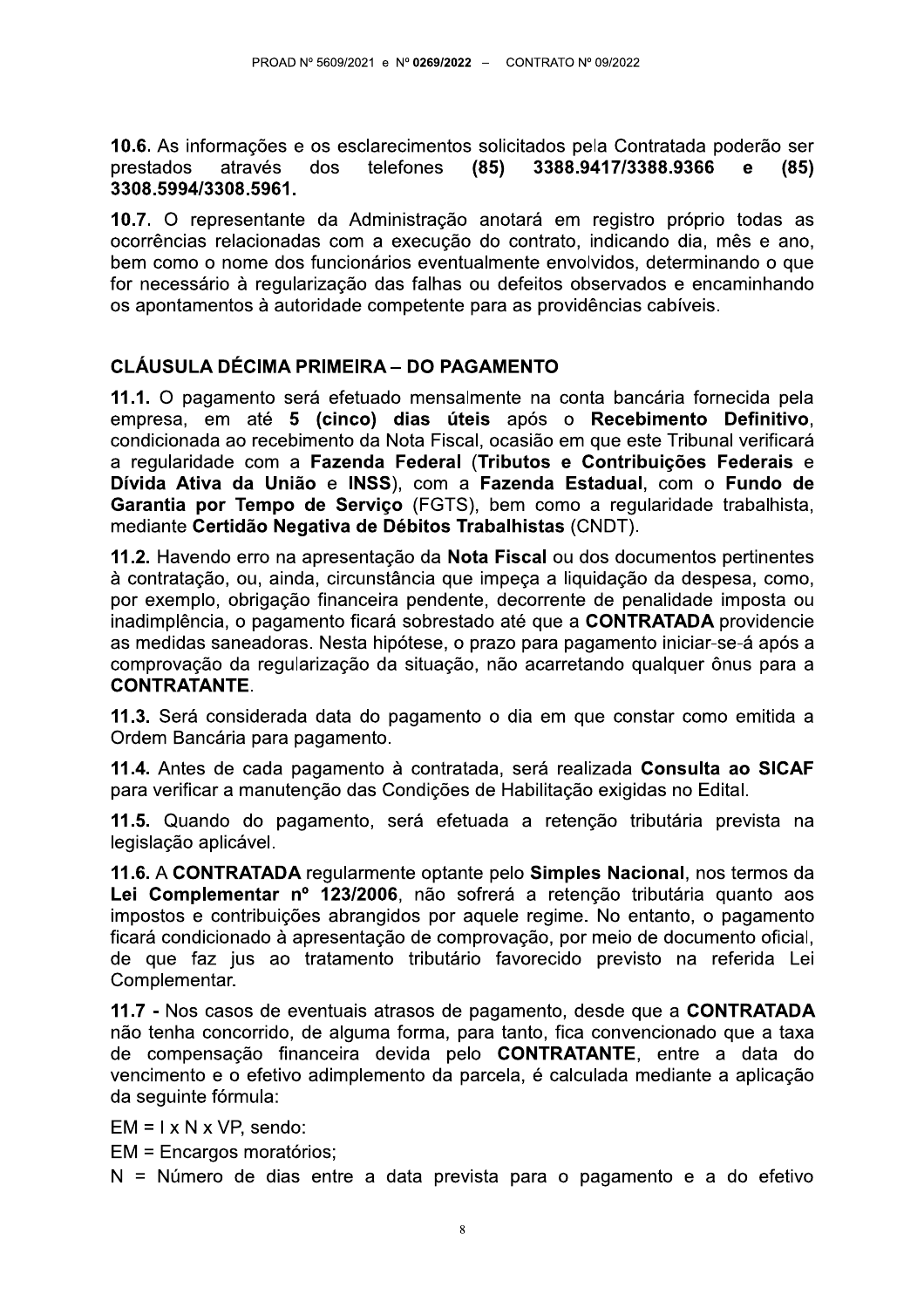pagamento;

I = Índice de compensação financeira = 0,00016438, assim apurado:

 $I = i/365$  $I = 6/100$  $I = 0.00016438$ 365

Em que i = taxa percentual anual no valor de  $6\%$ , capitalizada diariamente em regime de juros simples.

VP = Valor da parcela em atraso.

11.8 - No caso de aplicação de multa o valor respectivo será deduzido da fatura.

# CLÁUSULA DÉCIMA SEGUNDA - DAS SANÇÕES ADMINISTRATIVAS

12.1. O atraso injustificado na execução do contrato sujeitará a CONTRATADA à multa de mora, no percentual de 0,5% (cinco décimos por cento) ao dia, calculada sobre o valor da quantidade entreque intempestivamente. limitada a 10% (dez por cento) do valor da Contratação.

12.1.1 Se o atraso de que trata o Item 12.2 ultrapassar o prazo de 10 (dez) dias, a Administração poderá entender pela Inexecução Parcial ou Total do Contrato. conforme o caso.

12.2. Além das penalidades acima previstas, a CONTRATADA poderá incorrer nas seguintes sanções:

a) Advertência, por faltas leves, assim entendidas aquelas que não acarretarem prejuízos significativos para o CONTRATANTE;

b) Multa Compensatória, no percentual de 10% (dez por cento), calculada sobre o valor da parcela inadimplida, na hipótese de Inexecução Parcial do CONTRATO;

c) Multa Compensatória, no percentual de 10% (dez por cento), calculada sobre o valor total do CONTRATO, na hipótese de Inexecução Total;

d) Multa, no percentual de 5% (cinco por cento), calculada sobre o valor do **CONTRATO**, para os demais casos de descumprimento contratual;

e) Suspensão de Licitar e Impedimento de Contratar com o Órgão, Entidade ou Unidade Administrativa pela qual a Administração Pública opera e atua concretamente, pelo prazo de até 2 (dois) anos;

f) Impedimento de Licitar e Contratar com Órgãos e Entidades da União com o consequente Descredenciamento no SICAF pelo prazo de até 5 (cinco) anos;

g) Declaração de Inidoneidade para Licitar ou Contratar com a Administração Pública, enquanto perdurarem os motivos determinantes da punição ou até que seja promovida a reabilitação perante a própria autoridade que aplicou a penalidade, que será concedida sempre que a CONTRATADA ressarcir o CONTRATANTE pelos prejuízos causados.

12.3. As sanções previstas no Subitem 12.2, alíneas "a", "e", "f" e "g" poderão ser aplicadas à CONTRATADA juntamente com as de Multa, descontando-a dos pagamentos a serem efetuados.

12.4. As Multas devidas e/ou prejuízos causados à CONTRATANTE serão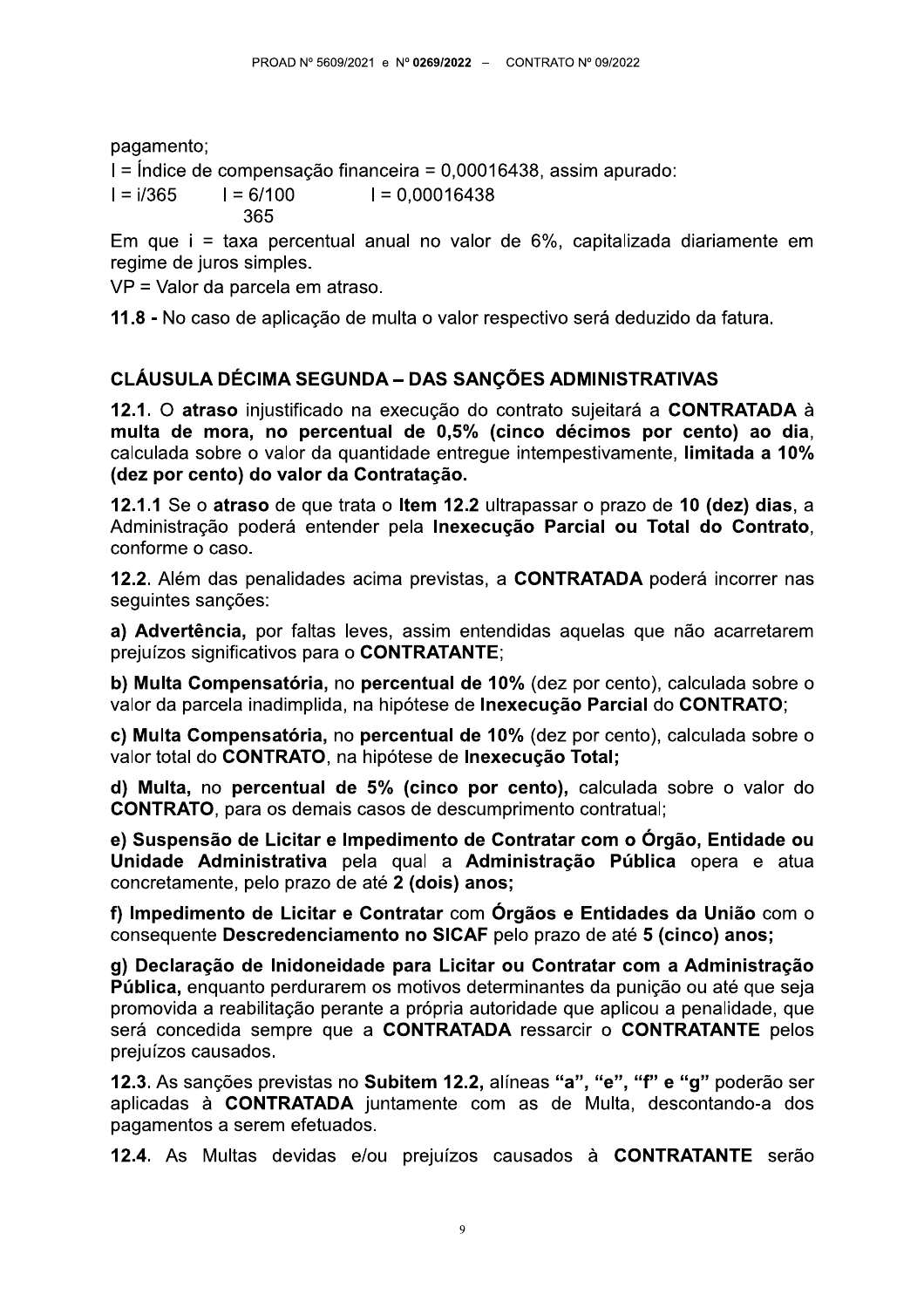deduzidos dos valores a serem pagos, quando for o caso, serão inscritos na Dívida Ativa da União e cobrados judicialmente.

12.5. Caso o valor da Multa não seja suficiente para cobrir os prejuízos causados pela conduta do Licitante, a União ou Entidade poderá cobrar o valor remanescente judicialmente, conforme artigo 419 do Código Civil;

12.6. A autoridade competente, na aplicação das sanções, levará em consideração a gravidade da conduta do infrator, o caráter educativo da pena, bem como o dano causado à Administração, observado o Princípio da Proporcionalidade;

12.7. Se, durante o processo de aplicação de penalidade, houver indícios de prática de infração administrativa tipificada pela Lei nº. 12.846, de 1º de agosto de 2013, como ato lesivo à administração pública nacional ou estrangeira, cópias do processo administrativo necessárias à apuração da responsabilidade da empresa deverão ser remetidas à autoridade competente, com despacho fundamentado, para ciência e decisão sobre a eventual instauração de investigação preliminar ou Processo Administrativo de Responsabilização - PAR;

12.8. A apuração e o julgamento das demais infrações administrativas não consideradas como ato lesivo à Administração Pública nacional ou estrangeira nos termos da Lei nº 12.846, de 1º de agosto de 2013, seguirão seu rito normal na Unidade Administrativa;

12.9. O Processamento do PAR não interfere no seguimento regular dos processos administrativos específicos para apuração da ocorrência de danos e prejuízos à Administração Pública Federal resultantes de Ato Lesivo cometido por Pessoa Jurídica, com ou sem a participação de Agente Público;

12.10. A aplicação de sanções previstas neste instrumento, realizar-se-á em processo administrativo e assegurará contraditório e a ampla defesa à **CONTRATADA**, cuja intimação dar-se-á na forma da lei, inclusive através de fax ou e-mail:

12.11. As penalidades serão obrigatoriamente registradas no SICAF.

## CLÁUSULA DÉCIMA TERCEIRA – DO VALOR DO CONTRATO

13.1 - Dá-se a este Contrato o valor global de R\$655,20 (seiscentos e cinquenta e cinco reais e vinte centavos), de acordo com o estabelecido no Anexo I - Termo de Referência (TR) - Fornecimento de Água Mineral Envasada - Exercício 2022 -Grupos. Itens e Quantitativos Estimados - Preco Médio, conforme abaixo:

| GRUPO <sub>01</sub>                                                                                                                                                                                                                                                       |            |                 |             |
|---------------------------------------------------------------------------------------------------------------------------------------------------------------------------------------------------------------------------------------------------------------------------|------------|-----------------|-------------|
| item<br>descrição                                                                                                                                                                                                                                                         | Quantidade | valor unitário  | valor anual |
| ITEM 06                                                                                                                                                                                                                                                                   |            |                 |             |
| Fornecimento parcelado de água mineral, para o Exercício de 2022, Quantidade valor unitário<br>envasada em GARRAFÕES DE POLITEREFTALATO DE ETILENO - PET,<br>DE 20 LITROS com tampa impermeável e lacre de segurança, com entrega<br>de vasilhames em regime de comodato. |            |                 | valor anual |
| Vara do Trabalho de Eusébio                                                                                                                                                                                                                                               | 78         | <b>R\$ 8,40</b> | R\$ 655,20  |
| Localidade: Eusébio - Ceará                                                                                                                                                                                                                                               |            |                 |             |
| VALOR TOTAL CONTRATADO ITEM 06                                                                                                                                                                                                                                            |            |                 | R\$ 655,20  |

13.2. No preco ofertado deverão estar incluídos todos os custos com os equipamentos, eventuais materiais, transporte, alimentação e demais despesas com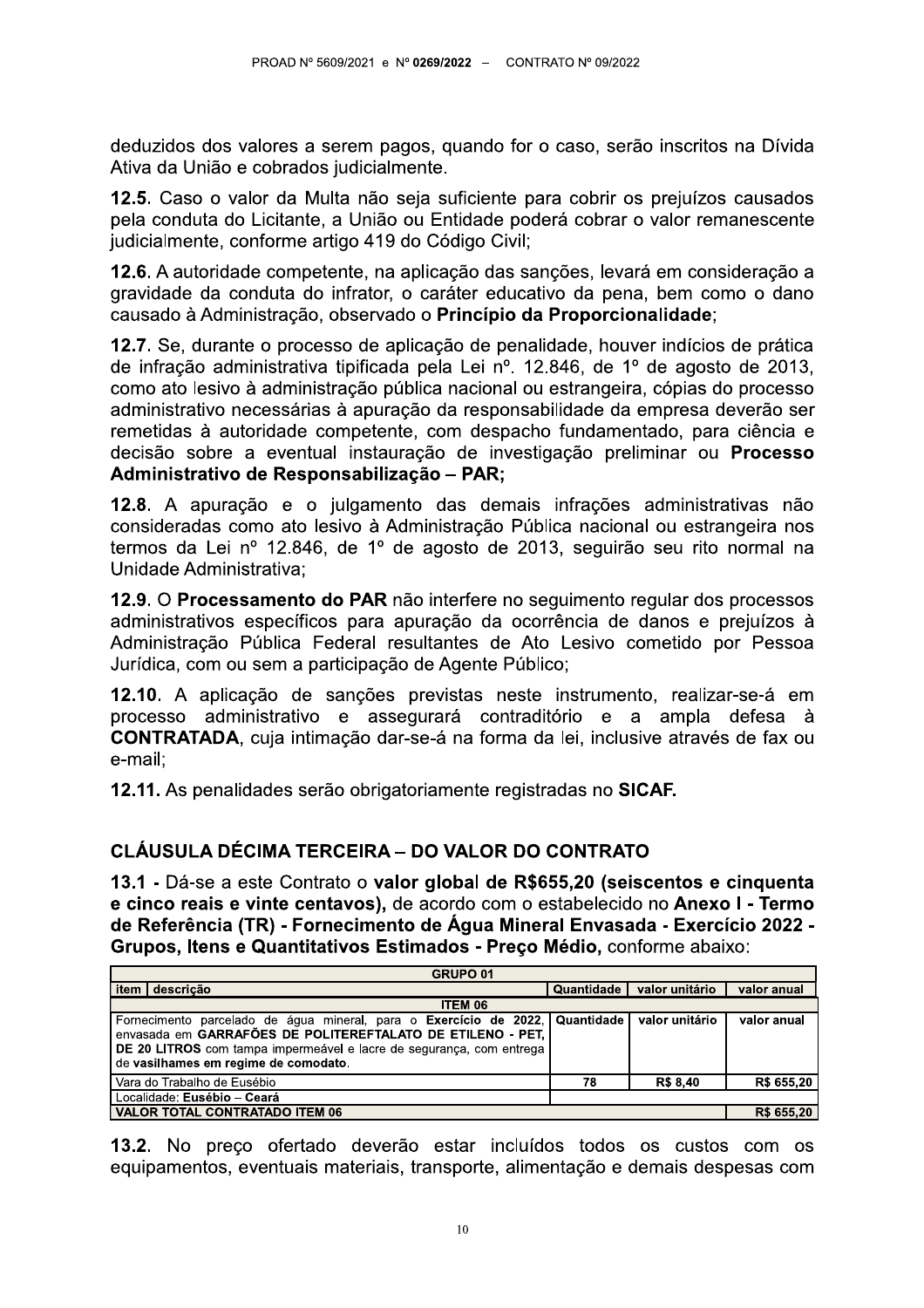pessoal, bem como todos os tributos, fretes, seguros e demais encargos necessários à plena e completa execução do serviço.

#### CLÁUSULA DÉCIMA QUARTA – DO REAJUSTE DO VALOR DO CONTRATO

14.1. Os preços são fixos e irreajustáveis no prazo de um ano, contado da data limite para a apresentação das Propostas.

14.1.1. Dentro do prazo de vigência do CONTRATO e mediante solicitação da **CONTRATADA**, os preços contratados poderão sofrer reajuste após o interregno de um ano, aplicando-se o **índice IPCA** exclusivamente para as obrigações iniciadas e concluídas após a ocorrência da anualidade.

14.2. Nos reajustes subsequentes ao primeiro, o interregno mínimo de um ano será contado a partir dos efeitos financeiros do último reajuste, quando for o caso.

14.3. No caso de atraso ou não divulgação do índice de reajustamento, o **CONTRATANTE** pagará à **CONTRATADA** a importância calculada pela última variação conhecida. liquidando a diferenca correspondente, tão logo seja divulgado o respectivo índice definitivo. Fica a CONTRATADA obrigada a apresentar memória de cálculo referente ao reajustamento de preços do valor remanescente, sempre que este ocorrer.

14.4. Nas aferições finais, o índice utilizado para reajuste será, obrigatoriamente, o definitivo, quando for o caso.

14.5. Caso o índice estabelecido para reajustamento venha a ser extinto ou de qualquer forma não possa mais ser utilizado, será adotado, em substituição, o que vier a ser determinado pela legislação então em vigor.

14.6. Na ausência de previsão legal quanto ao índice substituto, as partes elegerão novo índice oficial, para reajustamento do preço do valor remanescente, por meio de termo aditivo.

## CLÁUSULA DÉCIMA QUINTA - DA SUBCONTRATACÃO

15.1. É vedada a subcontratação total ou parcial do objeto.

## CLÁUSULA DÉCIMA SEXTA - DA DOTAÇÃO ORCAMENTÁRIA

16.1. As despesas decorrentes da execução deste contrato correrão à conta da rubrica 0100000, constante da atividade 339030. Nota de Empenho nº 2022 NE 103.

## **CLÁUSULA DÉCIMA SÉTIMA - DA VIGÊNCIA**

17.1. O presente contrato tem vigência a contar da data de sua assinatura até 31/12/2022.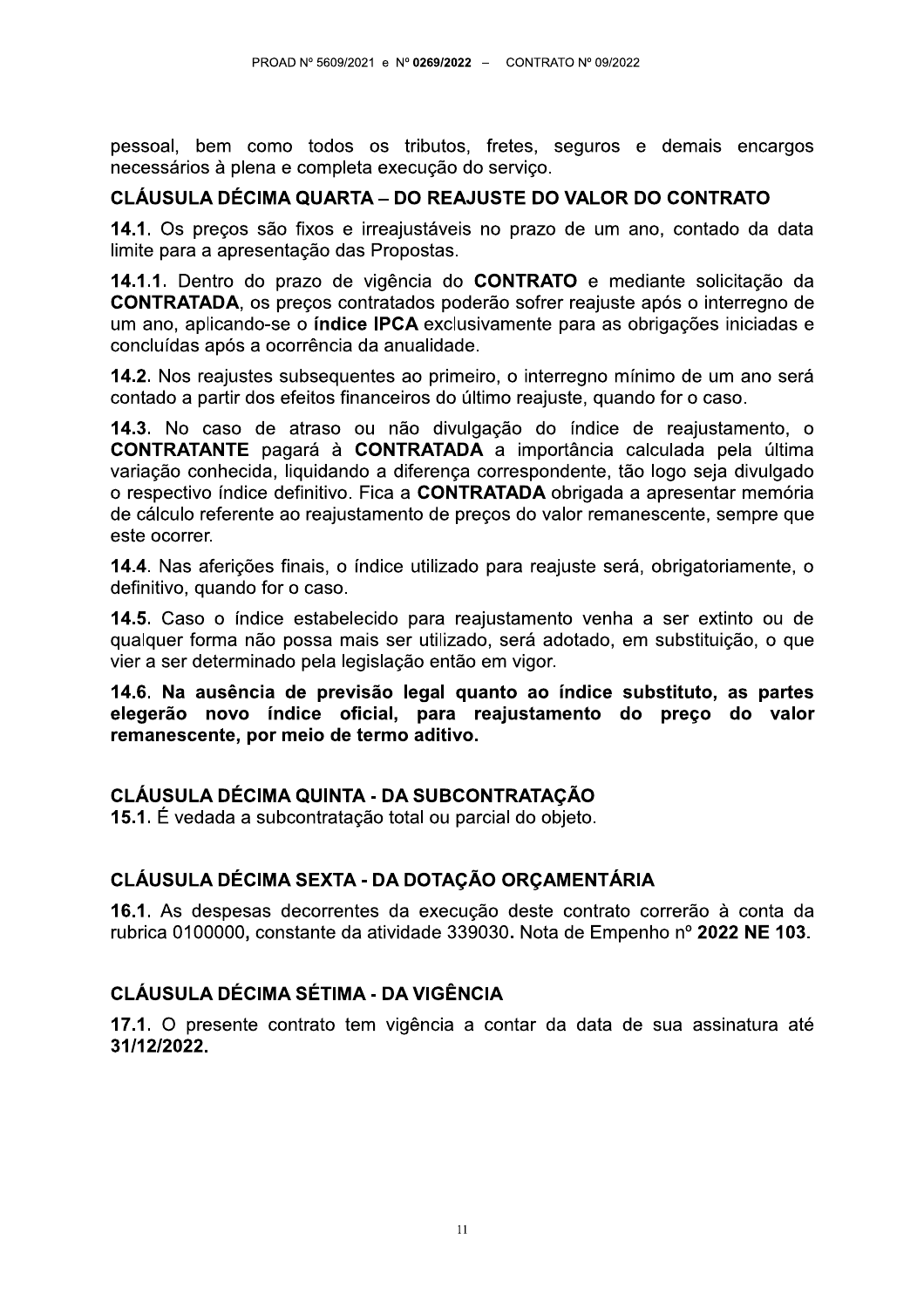# **CLÁUSULA DÉCIMA OITAVA - DA RESCISÃO**

18.1. A CONTRATANTE poderá considerar rescindido o presente contrato, de pleno direito, independentemente de interpelação judicial ou extrajudicial, nos casos e formas fixados nos artigos 78 e 79 da Lei nº 8.666/93.

18.2. Os casos de rescisão contratual serão formalmente motivados nos autos do Procedimento Administrativo, assegurados o contraditório e a ampla defesa.

18.3. A rescisão de que trata esta CLÁUSULA, exceto quando se tratar de caso fortuito, força maior ou razões de interesse público, acarretará a retenção dos créditos decorrentes deste contrato, até o limite dos prejuízos causados ao **CONTRATANTE.** 

## CLÁUSULA DÉCIMA NONA - DAS ALTERAÇÕES CONTRATUAIS

19.1. Qualquer modificação ou alteração no presente contrato será formalizada mediante termo aditivo, objetivando atender aos interesses das partes e ao objeto deste instrumento de Contrato, salvo hipótese de alterações relativas à fiscalização, que serão efetuadas sem a necessidade de termo aditivo.

19.2. Os termos aditivos são partes integrantes deste Contrato, como se nele estivessem transcritos.

## **CLÁUSULA VIGÉSIMA - DAS DISPOSIÇÕES FINAIS**

20.1. Quaisquer requerimentos, cancelamentos, solicitações assim como a entrega do servico/objeto para fins de recebimento provisório deverão ser encaminhados por escrito ao fiscal do contrato, o qual promoverá as medidas subsequentes necessárias.

20.2. Este contrato administrativo regula-se pelas suas cláusulas e pelos preceitos de direito público, aplicando-se-lhe, supletivamente, os princípios da teoria geral dos contratos e as disposições de direito privado.

20.3. Considera-se data da assinatura do contrato, para todos os efeitos, à data da aposição da última assinatura digital no presente instrumento.

# CLÁUSULA VIGÉSIMA PRIMEIRA - DA PUBLICAÇÃO

21.1. De conformidade com o disposto no art. 61, parágrafo único da Lei 8.666/93, o presente contrato será publicado na forma de extrato, no Diário Oficial da União.

## **CLÁUSULA VIGÉSIMA SEGUNDA - DO FORO**

22.1. É competente o foro da Justica Federal, Seção Judiciária do Estado do Ceará, com exclusão de outro por mais privilegiado que seja, para dirimir quaisquer litígios oriundos do presente contrato.

E, para firmeza e como prova de assim haver entre si, ajustado e contratado, assinam o presente, em duas vias de igual teor e forma, para que produza os seus